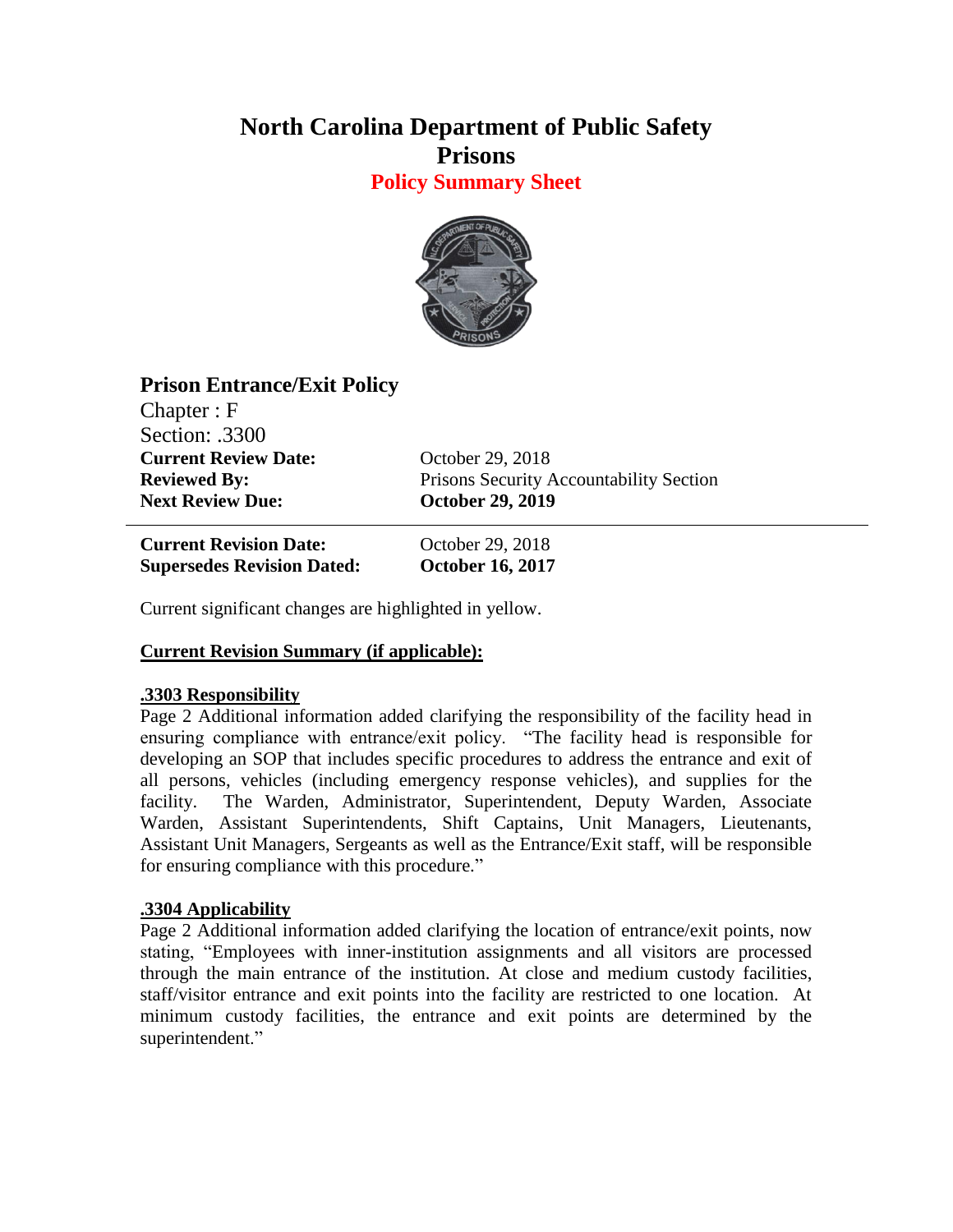#### **.3305 Procedures at All Facilities**

Page 3 (a) (2) Additional language added which states, "Signs with instructions for visitors will be posted in English and Spanish."

#### **.3307 Search to Control Contraband**

Page 12 (4) Sentence changed from, "Failure to clear metal detection will result in the person not being allowed access to the facility…" to "Failure to clear metal detection may result in the person not being allowed access to the facility."

Page 12 (5) Sentence changed from, "Any person who does not clear metal detection and is not allowed entry to the facility will be immediately reported to the facility head or designee…" to "Any person who does not clear metal detection will be referred to the Facility Head or designee. If circumstances warrant, the Facility Head or designee may allow entrance as long as other security measures are met."

Page 13 (6) new information provided. "All persons entering a close/medium facility must be processed by passing through metal detection (walk-through, hand-held, and/or both). Failure to clear metal detection will result in the person not being allowed immediate access to the facility. The person who does not clear metal detection will be referred to the Facility Head or designee. The Facility Head or designee has the authority to allow entrance as long as other security measures are met."

Page 15 (e) (3) additional language added to provide clarity, "…and will specify the Officers duties and responsibilities when assigned to a loading dock, sally port, entrance gate, etc… Facility Standard Operating Procedures will also specify the number of offenders utilized to load/unload vehicles and specify when designated offenders have access to the loading dock or sally port area. These areas are not to be accessible by offenders other than those assigned to work this area."

Page 16 (e) (4) additional language added to provide clarity, "... of the institution. Specialized vehicles such as food trucks, waste trucks, will receive a thorough inspection. All clothing baskets, furniture boxes, or other containers that are large enough to conceal an offender will be checked before being loaded onto a vehicle. Mirrors and probing rods will be kept readily available to aid in checking these containers."

Page 16 (e) (5) "At close/medium custody facilities…" added to provide clarity.

Page 16 (e) (7) additional verbiage added for clarification and specification, "No motorized vehicles will be stored, parked or left unattended in the loading dock or sally port areas. There will be constant supervision of the areas anytime an offender or vehicle is present. Offenders will be under constant supervision when on the loading dock. The loading dock/sally port Officer will maintain a log of all incoming and outgoing vehicles to include company name, license tag number, date and time in and out."

Page 16-17 (e) (8) additional language which states, "Vehicles will be allowed to exit the area only after all offenders have been accounted for."